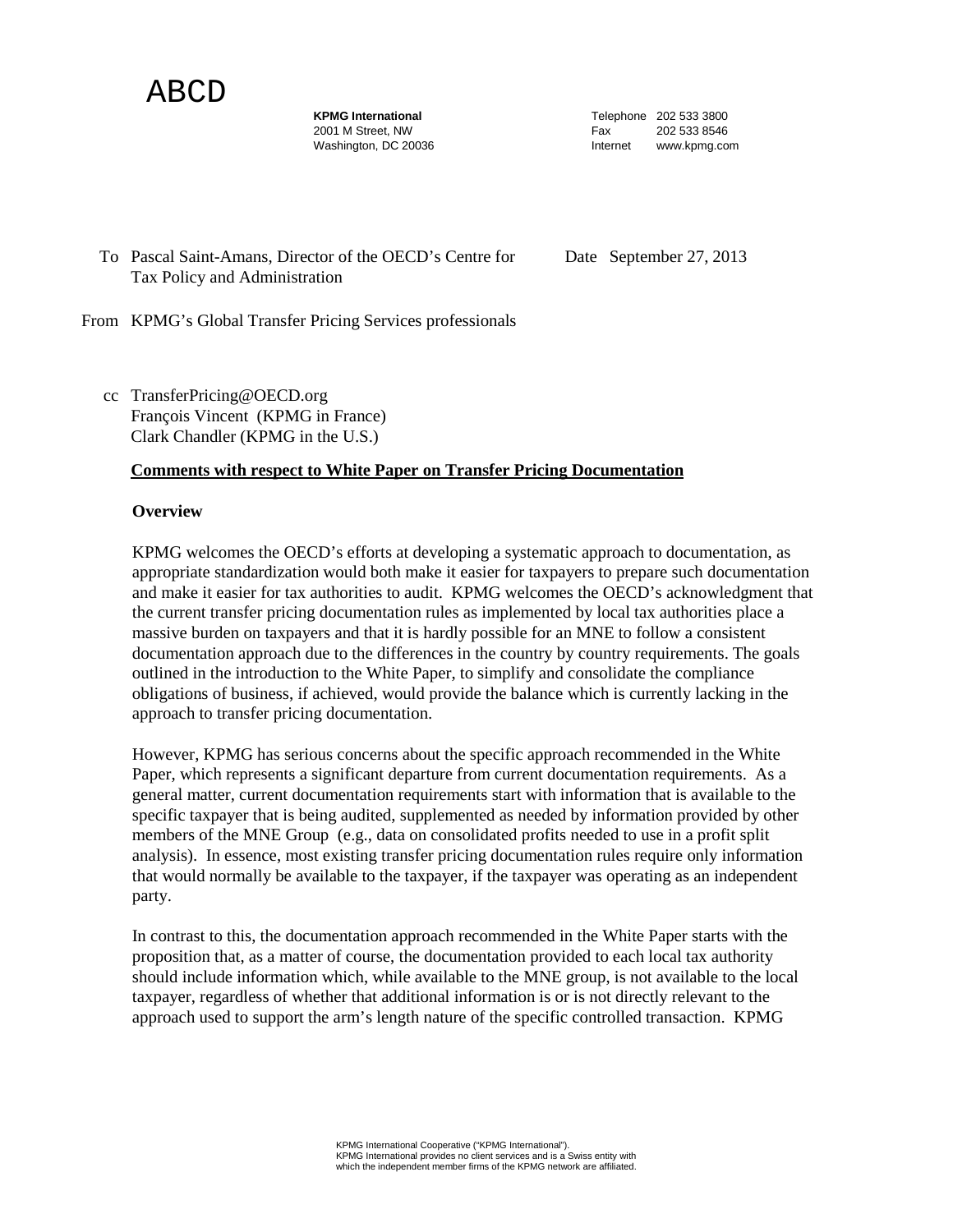believes that this goes well beyond what is needed to allow tax authorities to conduct an effective transfer pricing audit.

KPMG's more detailed comments are as follows:

- 1) Transfer pricing documentation should be limited to the information that is needed for a local tax authority to audit the transactions that affect the taxable income of the associated enterprise that it is auditing;
- 2) The information necessary to perform a thorough risk assessment should be provided to tax authorities and can be supplemented, as necessary, after the risk assessment has been performed;
- 3) Current transfer pricing documentation rules often contain requirements that add significantly to compliance costs but very little value to the quality of the audit;
- 4) Requests for information from the parent of an MNE group (or other members of the group) should take into account both legal and business interests in confidentiality;
- 5) Taxpayers that provide effective transfer pricing documentation should obtain specific, measurable benefits from the provision of such documentation; and
- 6) Transparency should work in both directions while taxpayers have an obligation to support the arm's length nature of their transfer pricing, their ability to comply with international and local regulations is significantly enhanced if they have a clear understanding of how tax authorities approach the risk assessment process.

# **Documentation should be Limited to Necessary Information**

Tax authorities clearly have the right to the data and information needed to evaluate the arm's length nature of the transfer pricing transactions that affect the profits of the legal entities that they audit. Moreover, such information may be maintained by or pertain to members of the group other than the taxpayer under audit. Examples of such information include data on the functions and risks of the other party to the transaction (which is usually needed in the selection of the most appropriate transfer pricing method) and the financial data needed to compute profit splits. In some cases, such as when the profits of the member of the group are highly dependent upon intangible assets, this may even require relatively detailed information about the entire supply chain.

However, the fact that information about an overall supply chain is relevant in *some* cases does not imply that it is relevant in *all* cases. An MNE often has a very extensive and diverse set of transactions, and only a limited set of these transactions may affect the tax authority of a given country. As a simple example, an MNE with two separate supply chains (autos and clothing) should not have to supply information about its clothing supply chain to a tax authority that is auditing a member of the group that is in the auto supply chain, and vice versa. Moreover, it is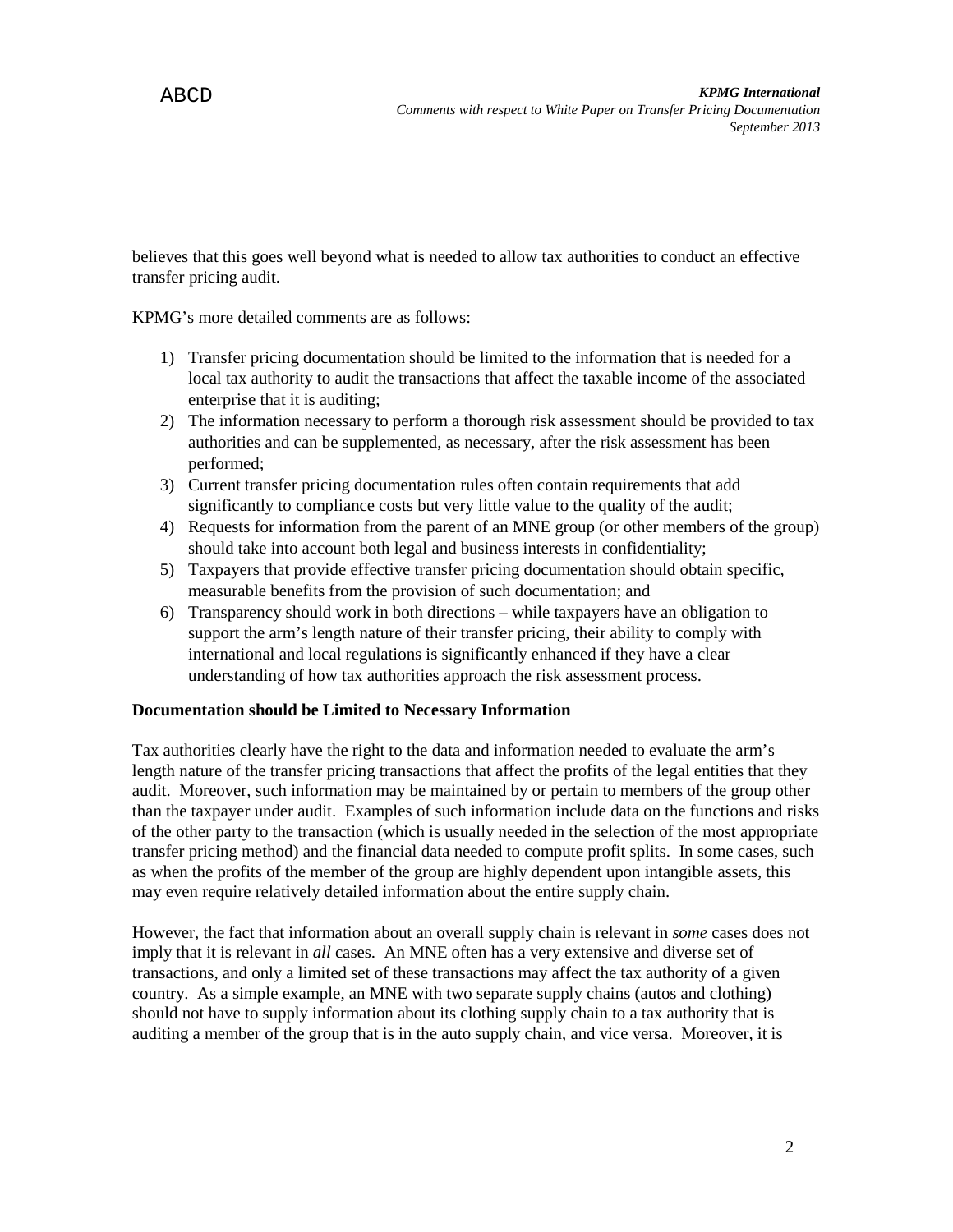difficult to understand why information about an MNE's intangibles would be relevant to the audit of a member of the group that is simply providing back office services.

Transfer pricing documentation should be limited to the information that is needed for a local tax authority to perform a risk assessment of the transactions that affect the taxable income of the associated enterprise that it is auditing. Not only is the provision of irrelevant information costly to the taxpayer – even if the information has been prepared for another tax authority, there are costs associated with locating the information, translating it, delivering it to a different tax authority, and quite possible responding to questions about it. Moreover, the costs of the audit from a tax authority perspective are likely to be increased and the effectiveness of the audit reduced by the need to process information that is not relevant to the question at issue.

Given this, the starting point of any effective guidance on documentation should be a discussion of how to determine which information is relevant, and the documentation should be targeted at such relevant information. If the OECD in fact keeps the very extensive list of documentation requirements that are currently contained on pages 23-25 of the White Paper, taxpayers should have the option of explaining why certain of this information is not relevant to specific audits, and omitting such irrelevant information from their documentation packages.

# **A Two-Tiered Process that Focuses on Risk Assessment versus Audit**

KPMG believes that the proposed documentation requirements laid out at pages 23-25 of the White Paper seem to adopt an "everything-but-the-kitchen-sink" approach rather than a true tiered process. More time and focus should be spent on ensuring that simpler and more straightforward compliance is achieved for taxpayers whose transactions are not considered high-risk. In addition, in order for taxpayers to better understand what makes them or their transactions high or low-risk, the risk scoring system should be discussed between tax authorities and taxpayers. This transparency is discussed in greater detail below.

KPMG believes that the proposed "tiered" approach to transfer pricing documentation (or "Coordinated Documentation Approach"), if adopted , should differentiate between a true assessment of the transfer pricing risk as a first step, followed as needed by the accumulation of the more detailed information on the way to a full-blown audit. In other words, KPMG welcomes the suggestion that tax authorities require, as a first step and as the only mandatory information to be maintained and provided, the kind of "big picture" information referred to at paragraph 71 of the White Paper.

KPMG believes that for the purposes of risk assessment, there are three key elements that should be considered as part of taxpayer's documentation: a short overview of the business model and how value is created, a group structure, and a summary of the tested parties' turnover and profits.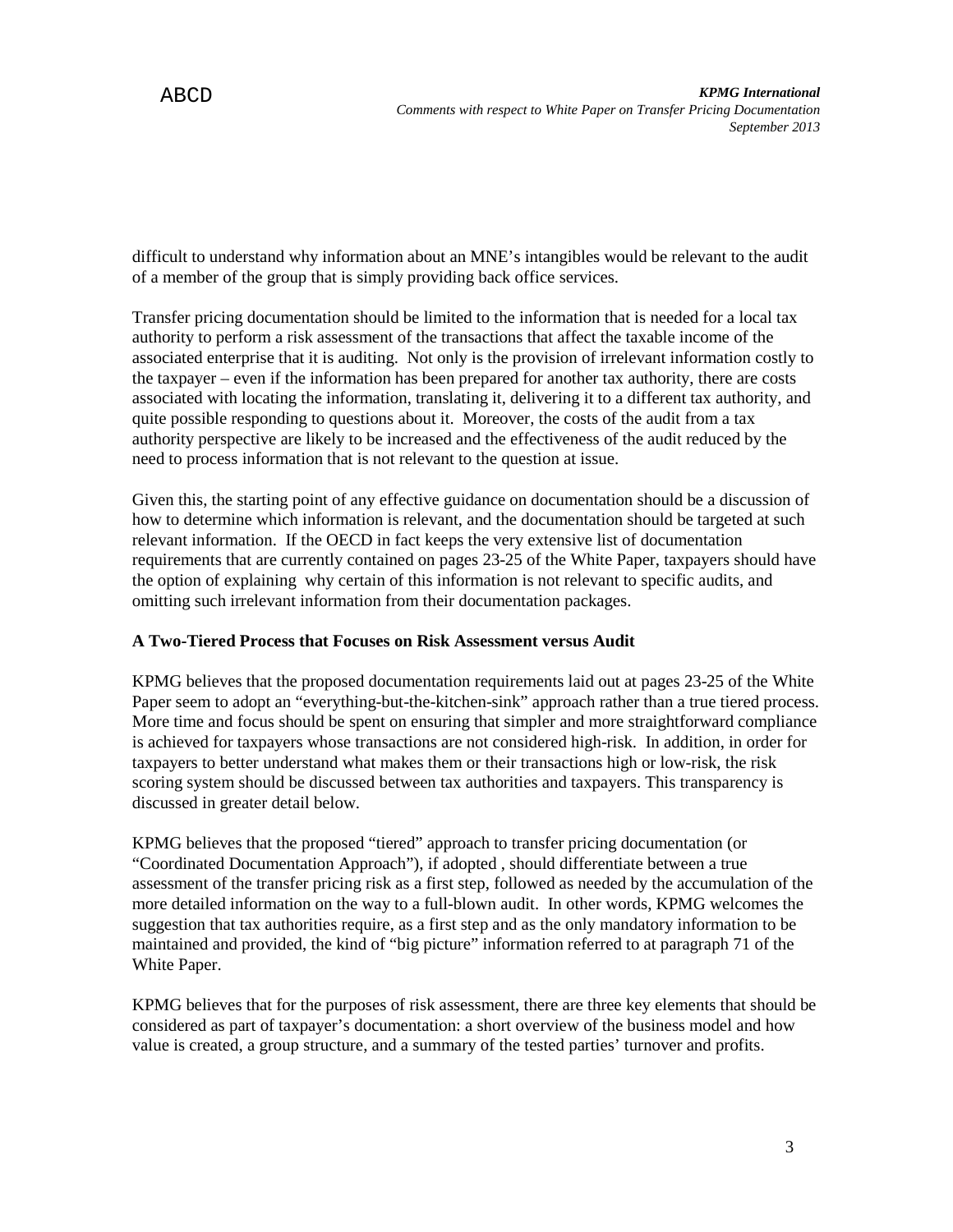Whether further documentation is prepared by a taxpayer will then depend on its own assessment of risk. If a tax authority required further information because it had determined that there were material risks, that information could then be supplied from existing documentation prepared by the taxpayer on its assessment of risk, or could be prepared in order to address the specific points raised. All parties would gain from greater efficiency. Tax administrations would need to be prepared to give a reasonable amount of time to prepare such information, but this would be part of the balanced package that includes provision of additional information in the risk assessment phase.

# **Costly Requirements that Often do not Enhance the Audit**

Current transfer pricing documentation rules often contain requirements that add significantly to compliance costs but add very little value to the quality of the audit. Examples of this include:

- Required formatting and third party involvement;
- Excessive requirements regarding comparable searches relating to regional sets and updates or use of specific databases;
- Local language requirements;
- The need to use local GAAP financials; and
- The lack of appropriate thresholds on materiality.

The White Paper acknowledges these issues, but fails to address them constructively. While there are clear issues around making documentation accommodate local needs (not all tax authorities speak English, the most common language used in preparing global documentation; materiality thresholds vary by country and type of transaction), these difficulties should not prevent the OECD from offering useful guidance (e.g., requiring only that summaries be translated in the first instance, with more extensive translation required only as needed to respond to specific audit requests; providing that updates of regional comparable sets every third year can be used unless there is a specific reason to believe that more local or frequent updates would lead to a significantly different answer; stating explicitly that the level of required documentation should take into account the size of the transaction and the level of transfer pricing risk involved).

# **Confidentiality Considerations**

As discussed above, the White Paper very explicitly includes, as part of required documentation, information that is not normally maintained by or under the control of the specific member of the MNE group that is being audited. In many cases, an MNE may have a strong business interest or legal obligation to keep such information confidential from specific individual members of the group. This is particularly true in the case of information about employees of other members of the group, but also extends to information about profits and business plans/objectives. (Information about plant closures or business restructurings is often highly confidential, and the disclosure of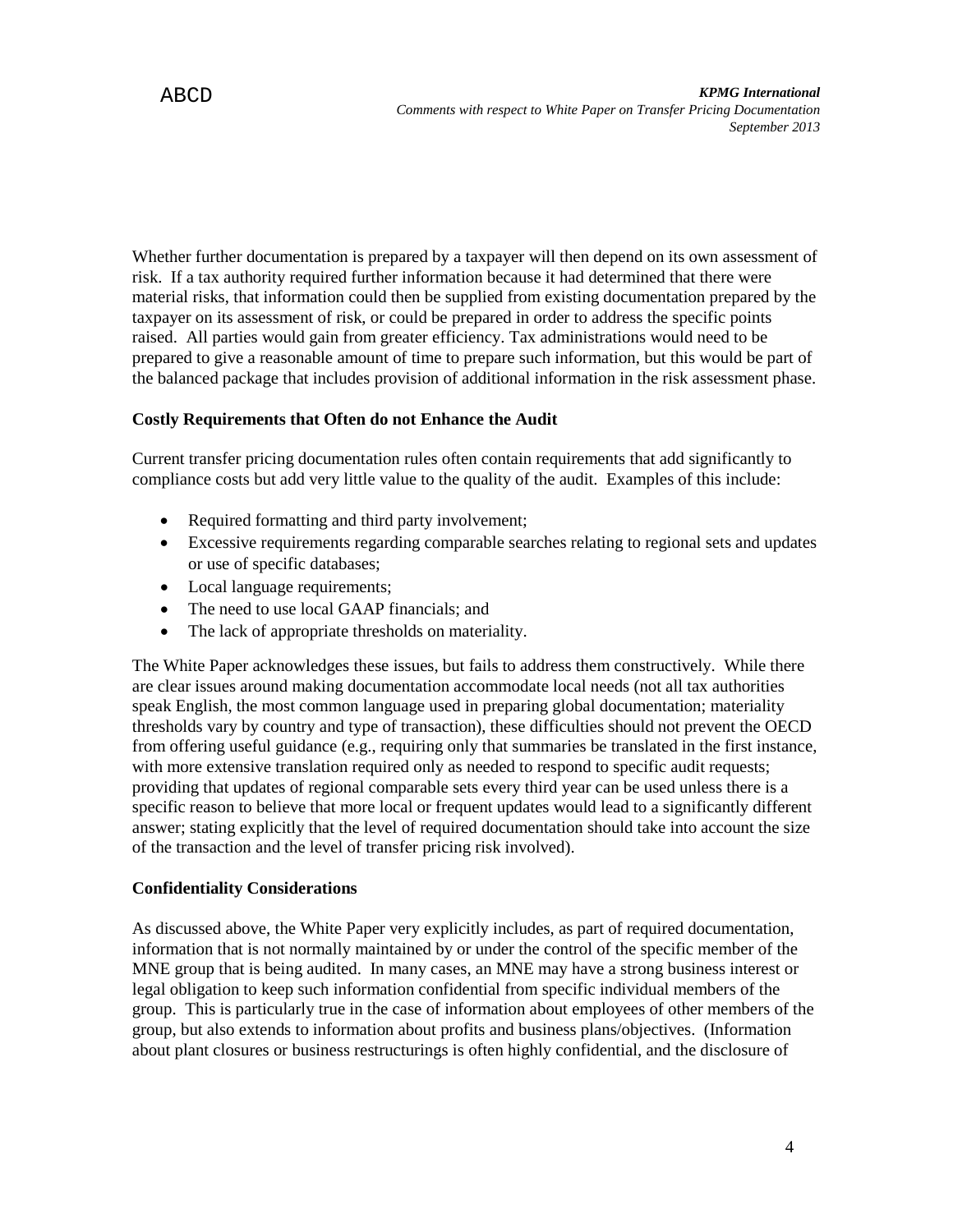such data could be very disruptive.) In theory, it may be possible to provide such confidential information to the tax authority but not the specific member of the group that they are auditing, but at the very least this is likely to impose substantial additional costs on the MNE as questions regarding such data would likely have to be handled by the parent company rather than the local entity under audit.

While confidentiality considerations should not allow taxpayers to avoid providing information that is necessary for an effective transfer pricing audit, they are an important consideration, particularly given the blanket request for detailed data about the personnel, profits, and business objectives of members of the group that are not covered by the audit. Any OECD guidance on documentation should therefore take such confidentiality issues into consideration.

# **Positive Incentives for Taxpayers**

Past experience has shown that the most effective way of ensuring corporate compliance with documentation requirement is to provide MNEs with specific identifiable benefits from maintaining good documentation. In the United States, for example, there is no legal requirement to maintain transfer pricing documentation. However, the timely preparation of such documentation provides a specific benefit (penalty protection) and therefore the vast majority of taxpayers with significant international operations in fact prepare documentation.

Examples of possible benefits for documentation could include:

- Penalty protection or a shift in the burden of proof;
- Protection from use of secret comparables by the tax authority;
- Early identification of transactions where the tax authority agrees that the transfer pricing used by the taxpayer is appropriate, and possibly a need for reduced documentation around those transactions;
- Early identification and access to an effective dispute resolution mechanism in cases where the tax authority and taxpayer disagree as to the most appropriate transfer pricing. This is particularly important in cases in which two or more tax authorities are likely to differ on the most appropriate transfer pricing.

More generally, anything that either lowers compliance costs or which facilitates the effective and early resolution of any transfer pricing issues would be viewed as providing a significant benefit. Furthermore, tax authorities should ensure that transfer pricing documentation-related penalties do not become or are not applied as revenue generators. For instance, if transfer pricing documentation penalties are applied in more than 25% of transfer pricing adjustment situations, then there arguably is an issue with one of the following: